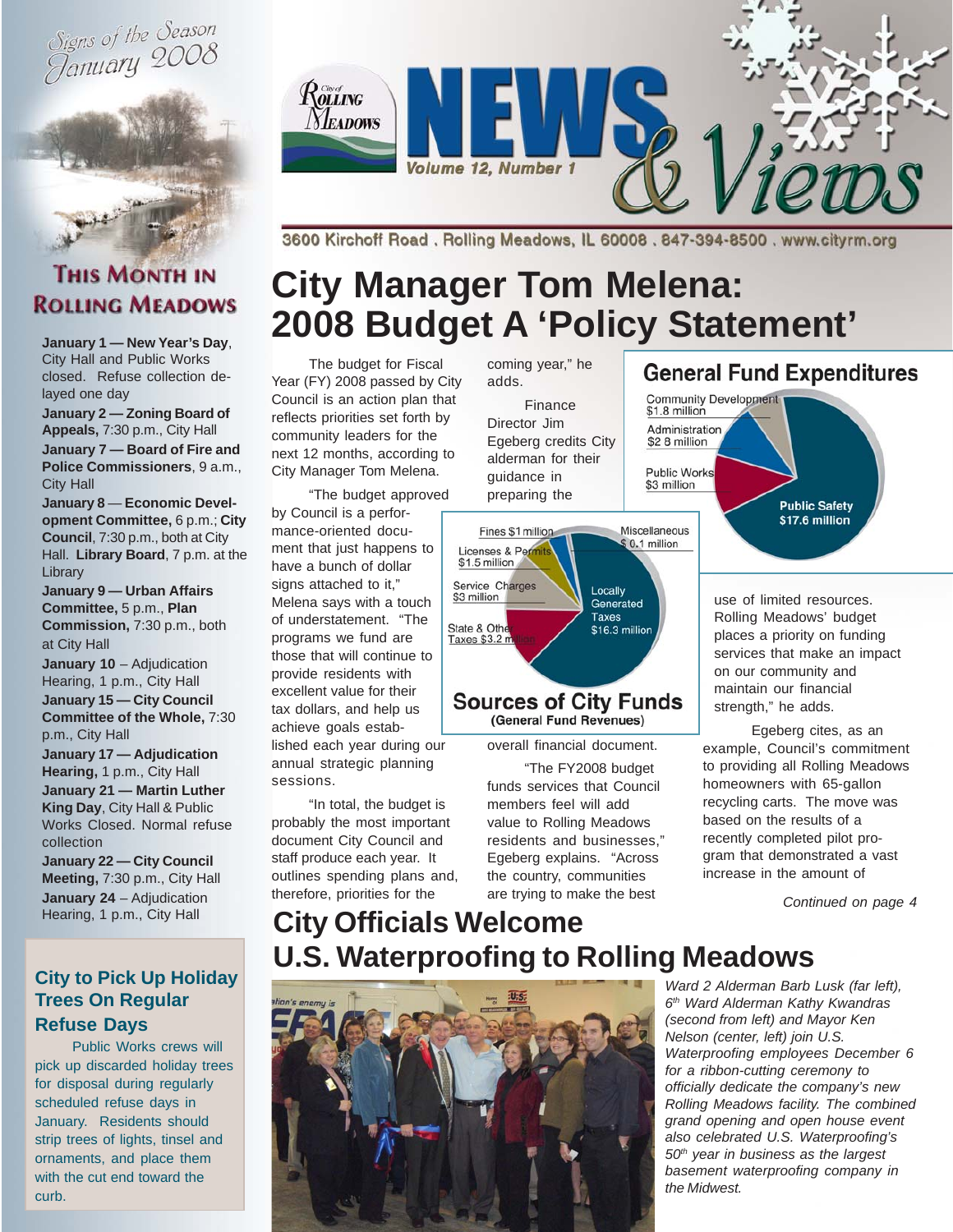#### **Citizens Academy to Explore Public Works'Vital Role**

Explore the vital role Public Works plays in maintaining Rolling Meadows' quality of life this spring, when the Department hosts its inaugural Citizens Training Academy.

The Academy, tentatively scheduled for March, will offer participants hands-on training activities, tours of City facilities, and informational presentations by experienced Public Works team members. It will take place over consecutive weeks, with evening and Saturday classes. Class size will be limited to 12 – 15 people.

"The Academy will offer residents a 'behind-the-scenes' look at how the Public Works Department keeps Rolling Meadows rolling," Assistant Public Works Director Bob Hartnett explains. "Public Works crews provide a range of services – from snow plowing operations and underground utility repairs to water quality testing and road work – that have a tremendous impact on our daily lives. Academy graduates will enjoy a greater understanding of these operations and how they affect us all."

For more information on the 2008 Public Works Citizens Academy, call 847-963-0500. Additional information will be published in the February and March issues of *News & Views*.

## **RMFD: New Fire Station Required Along Algonquin Road**

A third fire station positioned along the Algonquin Road corridor would dramatically improve the ability of the Rolling Meadows Fire Department to serve residential and businesses in the City's growing southern district, a report presented to City Council concluded.

The needs analysis, presented by Fire Chief Ron Stewart, and Deputy Chiefs Brian Dempsey and Scott Franzgrote, found that the Department's Plum Grove Fire Station responds to roughly 31% of calls routed through the City's Emergency Dispatch Center. Meadow Drive Fire Station (Station 15), however, currently

responds to nearly 70% of all emergency calls received.

The report's conclusion: A new Station 17 – one of ten official goals approved by City Council in 2007 – would provide effective support to the growing southern portions of the City, and reduce the burden on Station 15 crews by nearly 50%.

"Fire departments are measured by their fire prevention efforts and their ability to rapidly respond to calls for assistance. Fire Department officials offered compelling evidence that, due to continued growth in the southern districts, we now face a coverage gap. We are short one fire station," City Manager Tom Melena explains.



Cutting even a few minutes off response times will significantly improve the Fire Department's ability to provide emergency assistance:

● Fires that burn for more than eight minutes most often result in the total destruction of a structure.

> ● The chances of survival for people requiring emergency medical care decrease by 7 – 10% for every minute that passes without treatment.

"Time is not on firefighters' side when responding to an emergency. A third station will save lives and reduce the potential for catastrophic property damage," Chief Stewart says.

Two sites are currently under consideration for a planned Station 17. One is adjacent to Willow Bend School; the other is along the Algonquin Road corporate corridor. Both offer an excellent location from which to serve the growing commercial/retail area in the vicinity of Golf and Algonquin Roads, and the surrounding residential neighborhoods.

"Adding capacity along Algonquin Road in the form of a third station will have a 'ripple effect' that will benefit the entire City," Chief Stewart adds. "It will allow the Fire Department to allocate resources more effectively among three locations, improving response times for all areas of the community."

### **Tiered Water Rates Eliminate Minimum Fees, Encourage Conservation**

A two-tiered water rate approved by City Council as part of the 2008 budget will cut water bills for residents who consume less than 1,000 gallons of water each month and encourage conservation of this important natural resource by charging higher rates for those who use more than 15,000 gallons in a month, Finance Director Jim Egeberg reports.

Egeberg says that in 2007, approximately 10 percent of residential water users were paying the monthly minimum of \$7.24 for 1,667 gallons, despite their actual water usage being lower.

"The minimum rate was originally intended to help fund the cost of maintaining the City's water infrastructure, but it actually punished those who put less strain on the system," Egeberg says. "The new rates for 2008, which reflect actual usage, will lower the monthly bills for residents

who consume very little water."

In lieu of the minimum rate, City Council approved a \$2 per-month access fee to retain the City's ability to cover increasing costs for water operations and maintenance. The 2008 rate structure will bill customers at a rate of \$4.64 per 1,000 gallons (up to 15,000 gallons). Any water consumed above the 15,000 gallon tier will be charged at a rate of \$5.41 per 1,000 gallons.

"The two-tiered rate will affect only those consuming large quantities of water. The vast majority of residential users consume less than 15,000 gallons in a month," Egeberg points out.

The lower-tiered rate of \$4.64 includes a 7% increase over the previous year, reflecting an increase the City must pay the Northwest Suburban Joint Action Water Agency (JAWA) to purchase water consumed in Rolling Meadows.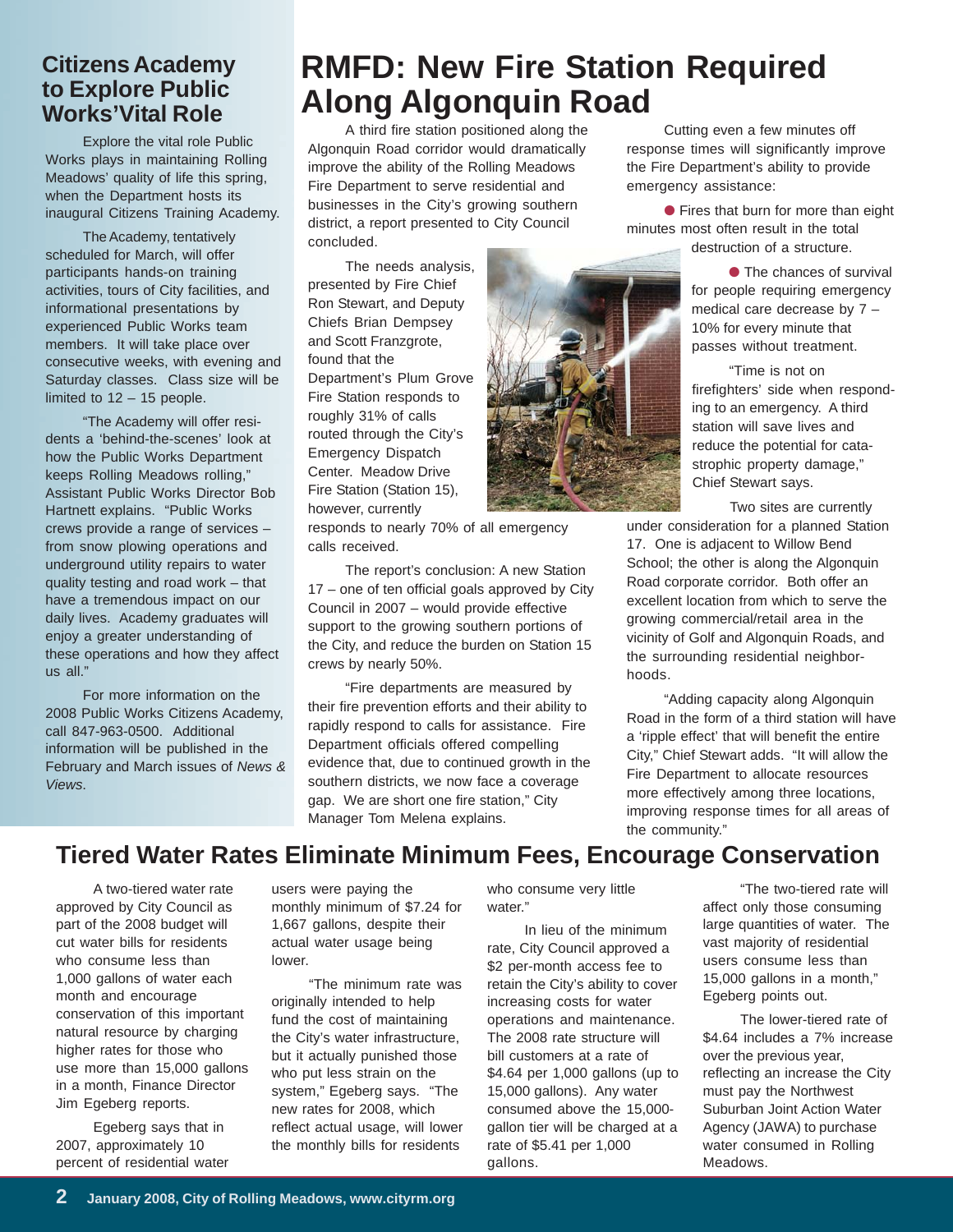

## **How Educational Conferences Keep Us Fresh**

BY TOM MELENA, CITY MANAGER

I'm a believer in lifelong learning. We all need continu-

ing education. The world around us is changing rapidly. Yesterday's education needs to be updated. We have to keep learning to keep up.

City managers, like many other organization leaders, also need to escape the isolation that is an inevitable part of executive responsibility. We benefit from informal discussion with other managers facing the same kinds of issues and problems. In our business, we need to know what new ideas other cities have for dealing with things like waste water treatment and public transportation.

One of the best ways to

satisfy this need for continuing education and maintain contact with leaders in city management across the nation is to participate in well-planned

conferences sponsored by organizations like the International City Managers Association and the National League of Cities. The time I've given to these conferences is usually very well spent. The batteries get recharged, and I come back with ideas that contribute to the quality of management we strive to provide in this City every day.

Another benefit of attending such conferences is seeing first-hand how other cities work. They hold these meetings in different cities

every year. I've attended such conferences in Atlanta, Charlotte, Cincinnati, Des Moines, Fort Worth, Montreal, Portland, Oregon, Reno, Toronto, and many other cities. It expands your horizons to see these cities with their managers. They are eager to lead tours to show us what they're doing. I enjoy nothing more than leading a similar tour of our city.

This year, the International City Managers Association's (ICMA) held its annual conference in Pittsburgh. It started with a daylong tour. Pittsburgh has remade itself from a fading steel town to a modern metropolis. It's an inspiring story.

Each day's ICMA educational session started early with a keynote speaker addressing the issues we face—topics like leadership or the lack thereof, how to



deal with the impact of unfunded mandates, innovations that are working in other communities. I find these sessions stimulating and educational. Next, they offer a variety of sessions to choose from—financial management, budgeting, economic development, human resource planning. You build your own curriculum, depending on priorities and needs.

One track included a presentation headed, "Think Like a Constituent, Manage Like a CEO." Other topics included "Leverage Retail to Expand Economic Development" and "Building Public Support for Public Improvements." Some of these topics may not sound fascinating to people outside the world of city management, but for us they are leading edge.

Those of us who have devoted a career to city

> management look back on these conferences as experiences in mentoring. We renew friendships with mentors who have

exerted important influence on our career development, and we share our experience by mentoring the younger people coming along. The opportunities to mix, share and just kibitz can be very valuable.

The National League of Cities held a conference this year in New Orleans. Many other organizations had moved their meetings after Hurricane Katrina, but the League's leaders decided instead to come to New Orleans to learn from the 2005 disaster and its aftermath and to help the struggling city. It was an eyeopening and uplifting experience for us.

In New Orleans, I followed the budget track, and it helped me appreciate the distinction of the performance-based budgeting we do in Rolling Meadows. We are ahead of many cities in goal setting and performancebased budgeting. It's an accomplishment of which City Council and the residents and businesses we serve can be proud.

*Around Town*

**Historical Museum to Host 1950s Holiday Open House, January 6**

Experience how the holidays were celebrated in 1950s' Rolling Meadows Sunday, January 6, 1 – 4 p.m., during an open house at the Rolling Meadows Historical Museum, 3100 Central Road.

Historical Society members have adorned the museum, a replica of an original Kimball Hill home, in authentic 1950s holiday décor. This festive trip down memory lane – complete with baked goodies and an aluminum Christmas tree – will bring back memories from holidays of yesteryear.

For more information, contact the Rolling Meadows Historical Society at 847-577-7086.

#### **Fire Department Provides CPR, First-Aid Training to Residents**

The Rolling Meadows Fire Department in 2008 will hold CPR, Automatic External Defibrillator (AED) and First Aid training courses at one of its fire stations on a monthly basis. Department personnel will also hold training courses at offsite locations to accommodate the needs of businesses and other organizations.

For more information, contact the Rolling Meadows Fire Department at 847-397-3352.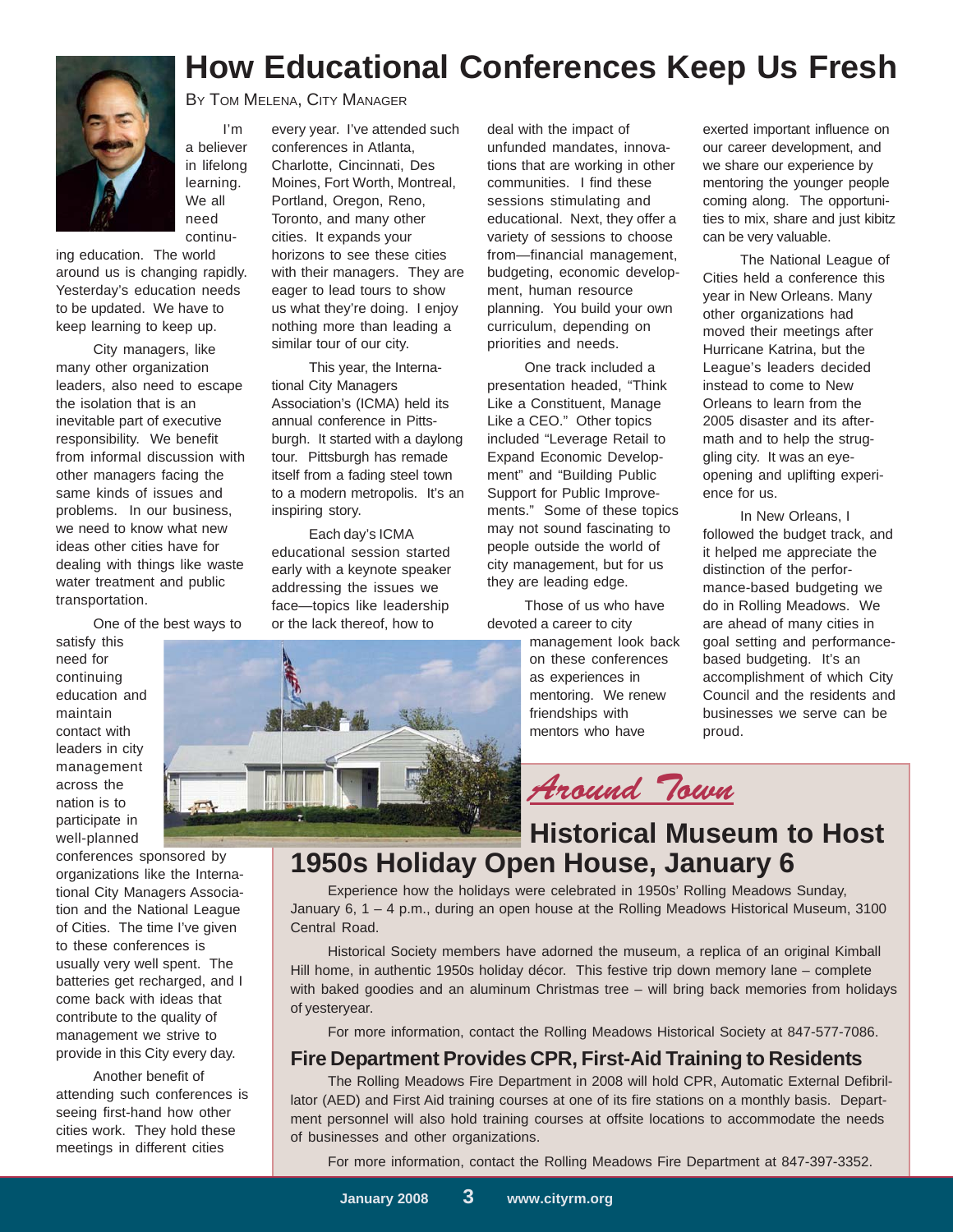# **E-Mail, Fake Check Scams Rising, Officials Warn**

If an e-mail or a telephone call from someone you don't know involves giving you a check or money order and asking for cash or a check in return, watch out, warns Rolling Meadows Police Investigations Unit Commander Joe Waitzman.

Better yet, the best policy may be **never** to open an e-mail from someone you don't know. A Rolling Meadows man opened the wrong e-mail and didn't realize until weeks later that it came from a scammer who was able to break into a retirement account at his bank and steal \$108,000 after infecting the victim's computer with a virus.

The world of electronic commerce has made many routine tasks that used to be time-consuming easier, quicker, and more

convenient. It can also expose people who manage accounts online to a huge risk.

Scams involving counterfeit checks, gift checks, traveler's checks or money orders are on the rise, according to the U.S. Postal Inspection Service, a federal law enforcement agency. It seized more than 540,000 "fake checks" worth over \$2.1 billion between January and August 2007. The agency has launched a public education campaign to warn people of the risks.

The Rolling Meadows Police Department reported 109 identity theft and fraud

cases in2007, according to Commander Waitzman.

A Rolling Meadows bank noticed a pattern of unusual withdrawals from an elderly man's account. Finally, they suggested he speak with the police when he came in to withdraw equity from his home mortgage. It turned out he had lost \$25,000 to \$30,000 to a scammer.

The fake check scams typically involve offers to make large sums in a foreign business, foreign lottery or sweepstakes winnings, sudden riches, love losses, offers to work at home, overpayments and rental schemes. In most of these cases, the scammer gives the victim a realistic looking check or money order and asks the victims to deposit the bogus check or money order and then mail or wire Western Union cash in return, keeping a small financial reward for themselves.

Here are some other warning signs, according to the U.S.

### **Budget . . .** *Continued from page 1*

recyclable materials collected through use of the larger containers.

"Council directed staff to implement this new program that will simultaneously reduce what the City pays in disposal fees and help protect the environment," he says.

Aldermen also approved an increase in the business license fee, which had remained unchanged for the past 25 years. The new fee structure is based on total

square footage, as opposed to the flat fee in place since 1983.

"The increase brings the City's business license fees in line with other municipalities and helps fund the high level of service Rolling Meadows' residents have come to expect," Egeberg adds.

The 2008 budget is available for review at City Hall or on the Web at **www.cityrm.org.**

Postal Inspection Service:

● Scammers befriend you and ask you to cash a check or money order as a favor.

● They want to buy something that you are selling and send a check or money order for more than you're asking.

● They hire you to work at home and ask you to deposit checks or money orders in your account as part of your job.

● They send you a check or money order as an "advance" on the millions that you're going to receive from a sweepstakes, lottery, or inheritance.

● They offer you a foreign business deal and a check or money order as an advance on your profits.

> "There's no legitimate reason for anyone to give you a check or money order and ask you to send a check or cash in return," Waitzman says. "These cases are very difficult to investigate and harder to prosecute," he adds.

### **A Scam to Watch For**

*Beware of phone and computer scams.*

Rolling Meadows Police Investigation Unit Commander Joe Waitzman alerts

residents to this credit card scam, reported on www.snopes.com:

A person calling says, "This is Joe Gumshoe (or any name). I'm calling from the Security and Fraud Department at VISA. My badge number is 48319. Your card has been flagged for an unusual purchase pattern, and I'm calling to verify. This would be on your VISA card issued by XYZ Bank. Did you purchase an Anti-Telemarketing Device for \$497.99 from a marketing company based in Arizona?"

When you say "no," the caller continues, "Then we will be issuing a credit to your account. This is a company we have been watching and the charges range from \$297 to \$497, just under the \$500 purchase pattern that flags most cards. Before your next statement, the credit will be sent to (gives you your address), is that correct?"

You say, "yes," and the caller continues, "I will be starting a fraud investigation. If you have any questions, you should call the 800 number listed on your card and ask for Security. You will need to enter this control number." Then, he gives you a (bogus) six-digit number and says he needs to verify you are in possession of your card. "Turn the card over. There are seven numbers. The first four are 1234 (whatever). The next three are security numbers that verify you are in possession of the card. Read me the three numbers." Then he says, "That is correct. I just needed to verify that the card has not been lost or stolen, and that you still have your card. Do you have any other questions? Don't hesitate to call back if you do."

You actually say very little, and they never ask for or tell you the card number. They had your name, address, and card number. All they needed was the three-digit security number. When you get your next statement, you will see a purchase of \$497.99 on your card and wait for the credit. By the time you recognize the scam, the bandits could have put through thousands of dollars in fraudulent charges.

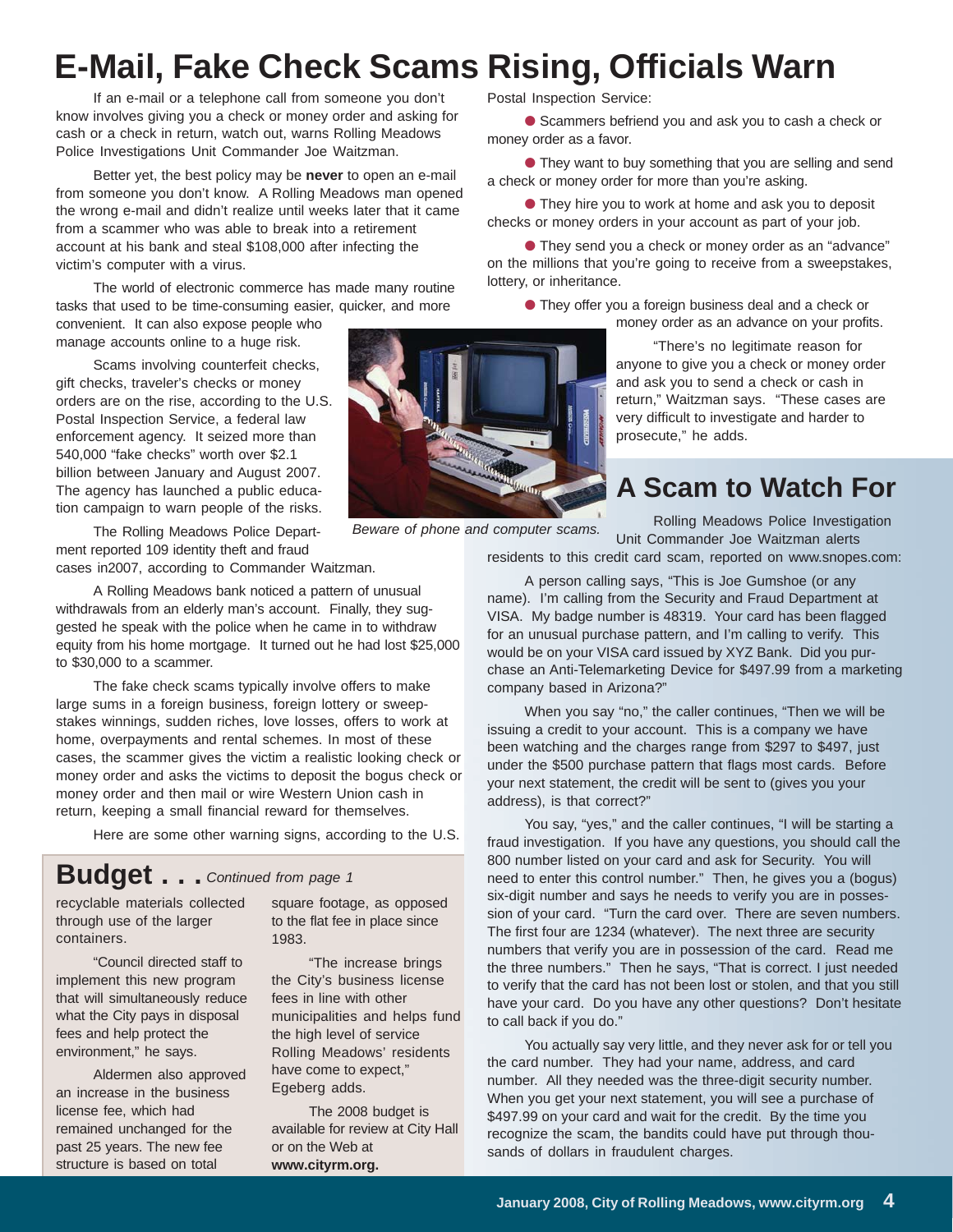## **City's Continuous 'Reinvention' Chronicled in** *Chicago Tribune*

A front page feature in the November 26 *Chicago Tribune* chronicled the transformation of Rolling Meadows from a 1950s "landscape with unlovely, though loved, little 'cracker box' houses" to an

established community where the streets are "pleasantly treelined and the houses have shaken off their original stamped-out look to blossom as individuals."

The

report, part of a series that explored the growth of Chicago's suburbs in the last half-century, captured the essence of Rolling Meadows as a community that has strong ties to the past, yet has always looked forward to the future, City Manager Tom Melena believes.

"The City's first residents established a precedent for working together to create a healthy, prosperous community that is strengthened by all who live here," Melena says, citing examples from the *Tribune* article recalling how neighbors would help each other in the City's early years. "The story of Rolling Meadows is one of a City that constantly reinvents itself for the better."

In examining the growth and development of Rolling Meadows, the *Tribune* article concludes: "What has happened is the human touch, an innate desire to make a place uniquely your own. Homeowners have transformed a stark landscape of 'cracker box' houses set in mud into a softened, matured,

varied setting in which

*Commerce*

9. Komatsu

spring 2008)

4. Meijer 5. Harris Bank 6. Fifth Third Bank

7. A.H. Management Corp. 8. Riverside Publishing Co.

10. Panasonic (coming



Ten Rolling **Meadows** employers, based on number of employees, are:

The Top

- 1. Northrop Grumman Corp.
- 2. Citi Residential Lending
- 3. Countrywide *Information furnished by the Rolling Meadows Chamber of*

to raise their children and grow old."

As Rolling Meadows continues its journey, the City will continue the process of "reinvention."

"We're going to reinvent our-

selves," Melena told the *Tribune*, offering an overview of the updated Comprehensive Plan calling for redeveloping downtown Rolling Meadows into a mixed-use "lifestyle center" that is open air and

pedestrian-friendly.

Lifestyle centers seek to recreate the ambiance of a traditional main street. A mixture of uses typically includes residential, office space, retail stores, hotels, churches, entertainment and municipal facilities such as libraries, Melena explains.

"Rolling Meadows' downtown currently features all these uses. The goal now becomes finding the best ways to tie them together," he explains. "We can't expect to attract 'big box' retailers to our downtown area, but it is ripe for redevelopment as a lifestyle center."

Work continues at the Riverwalk mixed-use development on Kirchoff Road, an essential aspect of the new downtown lifestyle center. When completed, it will feature 154 condominium homes and 28,000 sq. ft. of retail/office space.

"We know that many shoppers are bored with the traditional mall and are searching for new shopping experiences," Melena adds. "They like to feel a

> sense of community where they shop. Our vision, which includes Riverwalk and a redeveloped Dominick's site, will offer attractive opportunities to draw increased residential and retail density to our downtown."

#### **Seniors Encouraged to Apply Early For Riverwalk Housing**

 Widespread interest in a Citysponsored program to help qualified senior citizens purchase homes at the new Riverwalk Condominiums on Kirchoff Road has led City officials to encourage residents to submit applications as soon as possible, according to Community Development Director Valerie Dehner.

"A series of informational workshops held in late 2007 that detailed the senior housing program indicated strong demand for these new units," Dehner explains. "We encourage seniors who have not yet applied for the program do so quickly in order to get a jump on residents who traditionally wait until February or March to begin their search for new homes. Based on the response to the program thus far, we believe that demand will far exceed supply."

The program, established by the City and administered by the nonprofit Housing Opportunity Development Corporation (HODC), provides a \$30,000 subsidy to qualified senior buyers who purchase one of 30 designated senior housing units in the new Riverwalk development. The senior units will be located in two of the site's four buildings.

The goal of the program is to provide opportunities for senior residents to simplify their lifestyles without leaving Rolling Meadows.

Applicants must be at least 55 years of age and be able to qualify for a mortgage. Gross household income must be at or below that of the Chicago area median income (one person: \$52,800, two persons: \$60,300, threepersons: \$67,900). Preference will be given to current residents who have lived in the City for at least five years, and to those with very low or low household income.

Program applications are available at the Community Development Department, 3600 Kirchoff Road. For more information, contact Community Development at 847-506-6030, or HODC at 847-564-2900.